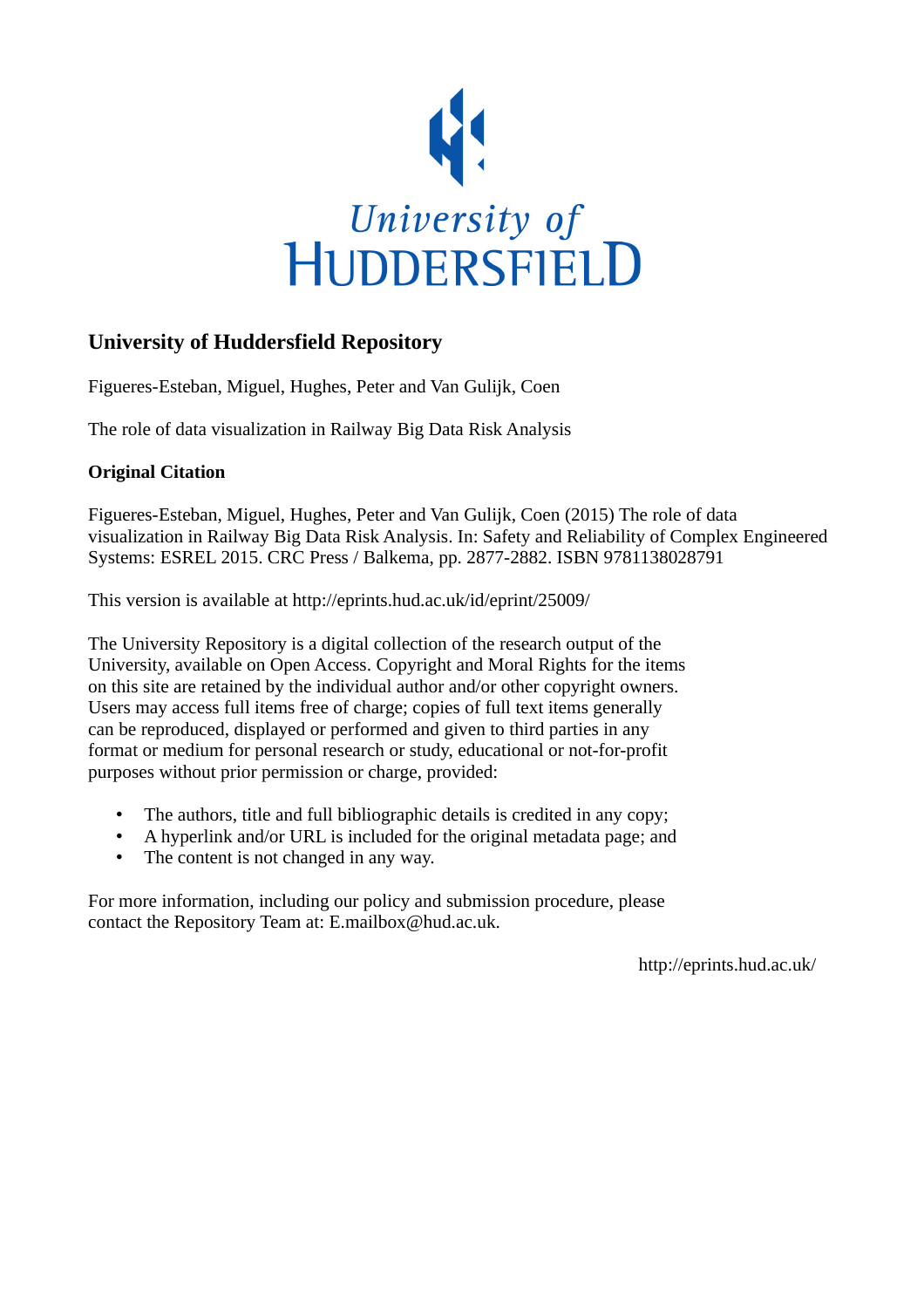# The role of data visualization in Railway Big Data Risk Analysis

M. Figueres-Esteban, P. Hughes & C. Van Gulijk

*Institute of Railway Research, University of Huddersfield, Huddersfield, UK*

ABSTRACT: Big Data Risk Analysis (BDRA) is one of the possible alleys for the further development of risk models in the railway transport. Big Data techniques allow a great quantity of information to be handled from different types of sources (e.g. unstructured text, signaling and train data). The benefits of this approach may lie in improving the understanding of the risk factors involved in railways, detecting possible new threats or assessing the risk levels for rolling stock, rail infrastructure or railway operations. For the efficient use of BDRA, the conversion of huge amounts of data into a simple and effective display is particularly challenging. Especially because it is presented to various specific target audiences. This work reports a literature review of risk communication and visualization in order to find out its applicability to BDRA, and beyond the visual techniques, what human factors have to be considered in the understanding and risk perception of the information when safety analysts and decision-makers start basing their decisions on BDRA analyses. It was found that BDRA requires different visualization strategies than those that have normally been carried out in risk analysis up to now.

# 1 INTRODUCTION

Big Data technologies currently offer industry and academia opportunities to acquire a detailed understanding of complex processes. Although the origin of big data is not very clear (Gandomi & Haider 2015), big data is considered as the fourth generation of decision support data management (Watson & Marjanovic 2013). IEEE defines big data as:

"…*a collection of very huge data sets from which it is practically impossible to analyze and draw inferences… Big Data usually has a multidimensional structure and can be characterized by the 5V's: Volume, Velocity, Variety, Veracity and Value."* (Attohokine 2014).

Big data for risk analysis (BDRA) might be a great alley for the further development of risk models in the railway transport. Currently railways handle a huge quantity of information from different types of data sources (e.g. unstructured text, signaling or train data streams) that might be used to improve the understanding of risk factors involved in railways, to detect missing relationships and to identify new risks, or even to assess the risk level more accurately. Also, different domains may be targeted for dataanalytical techniques such as maintenance, rail and infrastructure, incidents and third party involvement (Van Gulijk et al. 2015). For the efficient use of BDRA, the conversion of huge amounts of data into a simple and effective display is particularly challenging. Key questions include: what is the question required from big data analysis (what do we need to know), how to select and represent information from huge data sources (what the data shows) and what the data actually convey to the audience (what the audience perceives).

This paper focuses on a literature review that investigates the requirements for visualisation for BDRA. It treats both the visual techniques, and what lies beyond: human factors for understanding risk data and risk perception. An understanding of human factors is essential in order to provide risk visualisations that take into account the inherent biases of, and heuristics used by, safety analysts and decisionmakers.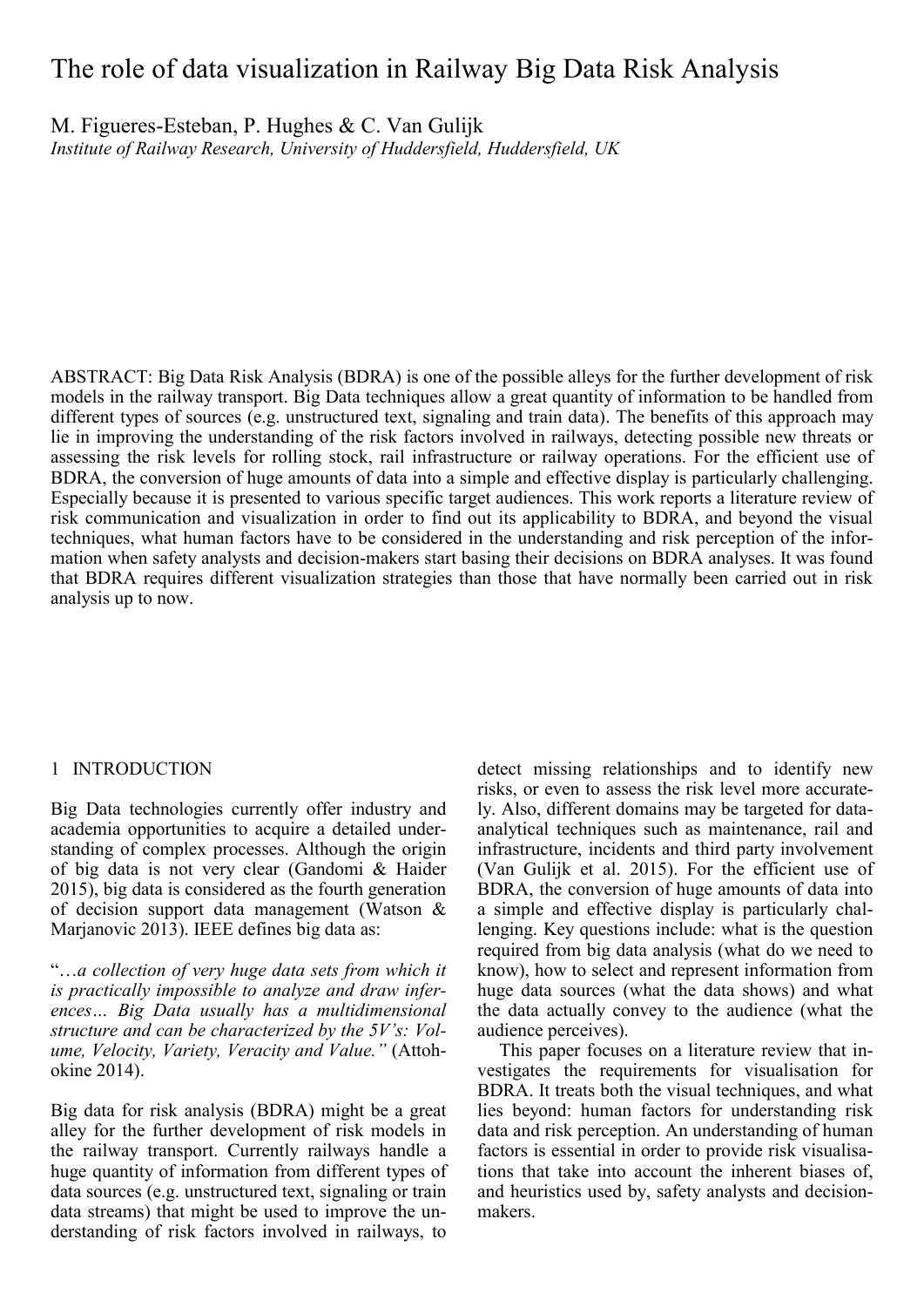The review ends with a set of requirements to help to define the foundations of visualisation in BDRA applied to railway transport.

### 2 METHOD

#### *Literature search*

The literature search started looking for the topics *risk communication*, *visualisation* and *big data* in Scopus, Mendeley and Google Scholar. These main topics were combined with the more frequent keywords found in the first search. In addition, we used the traditional 'snowball method' to find new interesting articles from the identified papers. Since we wanted to gather the maximum points of view, grey literature was also assessed. The type of items selected were articles from journals (including scientific journals), books, proceedings or technical reports.

As a result of this iterative process more than 400 documents were gathered. Figure 1 shows the main areas for BDRA visualisation: data management, data analysis, human-computer interaction, risk communication and visualisation. Each topic is described in this paper.

### 3 VISUAL ANALYTICS

Keim et al. (2008) define visual analytics as a combination of "*…automated analysis techniques with interactive visualizations for an effective understanding, reasoning and decision making on the basis of very large and complex data sets."*.

Visual analytics is a multidisciplinary area that often attempts to obtain insight from massive, incomplete, inconsistent and conflicting data in order to support assessment and decision-making. It drives the analysis process and supports information communication to target audience but usually requires human judgment (Thomas & Cook 2005; Keim et al. 2008).

Visualisation associated with railway BDRA requires not only representation of a great amount of information but also the ability to support complex analyses, handling data from different types of sources and diverse levels of quality.

Note that railway BDRA is not a "one user type" tool. The potential users will have very different skills and knowledge about railway safety, and depending on their understanding goals, the interaction with the system and the way for representing and visualising the results might be different. Hence, visualisation in railway BDRA is a combination of data management, data analysis, human interaction and risk communication to making decisions, that is, visual analytics.

*Requirement 1: Railway BDRA visualisation should be addressed as a visual analytic problem*. *Visualisation has to support railway risk analysis in data management, data analysis, human interaction and risk communication processes.*

#### 4 DATA MANAGEMENT

Type of data is one of the dimensions to consider in Big Data Analysis. Zhang (2013) defines five



Figure 1. Main areas involved in BDRA visualisation.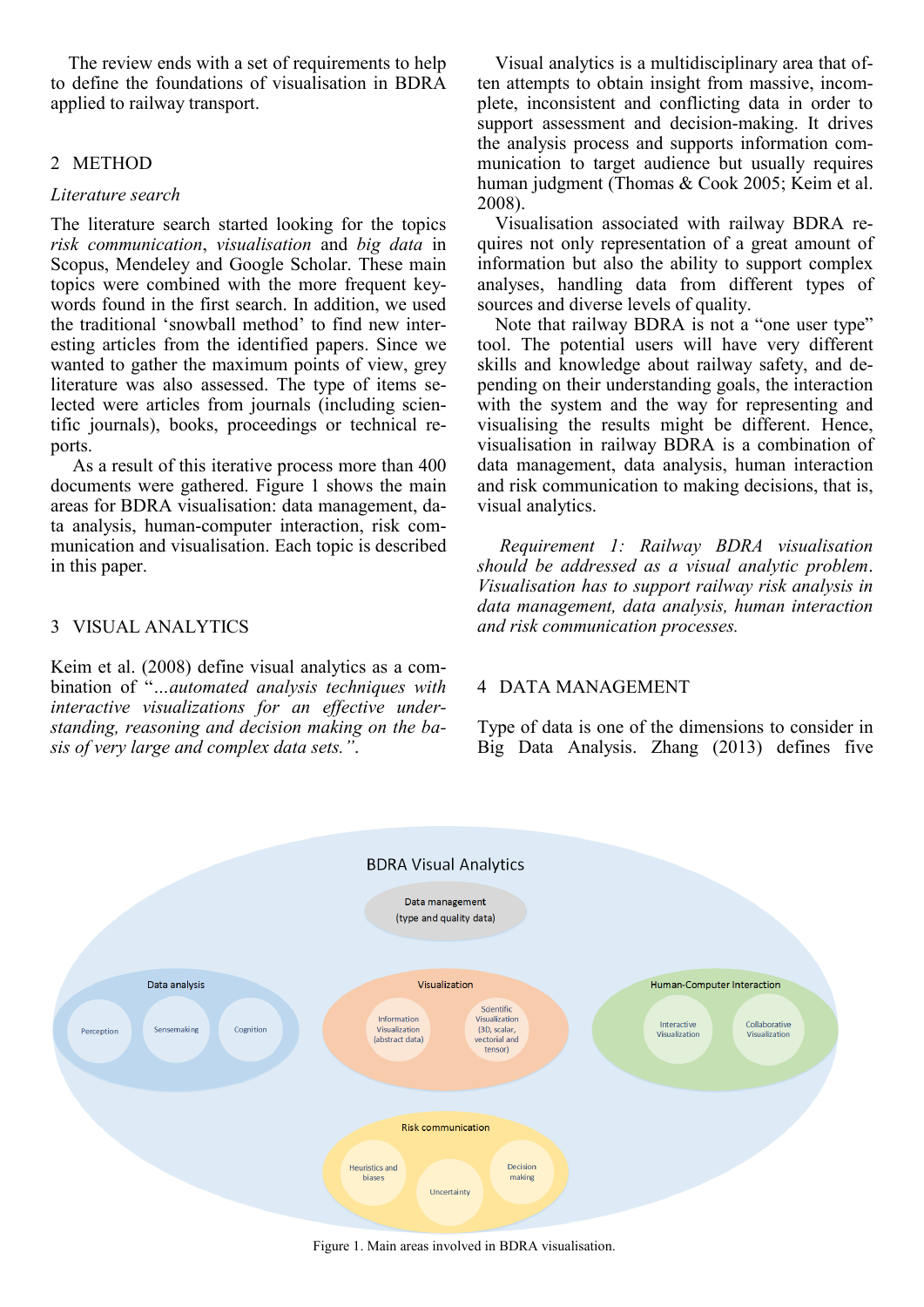sources of data: image, video, audio, alpha-numeric, semi-structured and unstructured. The combination and transformation of all these types of data sources in a suitable form is the first step to start visual analysis. However, different types of inconsistencies and uncertainties arise depending on the type of data and data fusion strategies ( Naumann & Bleiholder 2006; Dong et al. 2009; Zhang 2013). Combining data management, data analysis and visualisation in order to visualise and assess these inconsistencies and uncertainties as part of the visual analysis by human judgment might support the data analysis to achieve best results (Keim et al. 2008).

The diverse actors involved in railways (train and freight operators, infrastructure managers and national/international transport and safety bodies *inter alia*) handle different types of data sources independently: e.g. free text from close call events/near misses or accident investigation reports; videos and images from security organisations; data feeds from train movements, signaling systems or train recorders; or semi-structured data from accidents or incident databases. Unstructured data sources (e.g. close call text descriptions) present different type of ambiguities on a lexical, syntactic and semantic level (Hughes et al. 2015). Therefore, matching objects such as places, codes or time from this database to other data sources might be problematic.

Efficiently integrating and sharing diverse types of data, visualising the inconsistencies and uncertainties derived from this process is a challenge to solve in railway BDRA.

*Requirement 2: Introduce visual analysis in the data management techniques in order to support the uncertainty of data analysis.* 

# 5 DATA ANALYSIS

Data analysis or data mining "*is the investigative process used to extract knowledge, information and insight about reality by examining data*" (Grolemund & Wickham 2014). Data analysis research in visual analytics has mainly been focused on developing automatic statistical techniques and machine learning techniques to extract valuable information or reveal complex relationships, even from large volumes of data (Keim et al. 2008). Nevertheless, the use of complex computer software to analyse large data sets might affect the level of control and understanding of users, reducing their performance. Moreover, representing large data sets might introduce limitations such as occlusion of data, disorientation or misinterpretation (Shneiderman 2002). Thus technology and large data sets might not guarantee useful results (Grolemund & Wickham 2014).

Although cognitive science has been present since the early literature of exploratory data analysis for improving data analysis, new scientific models that explain the data analysis process are proposed. Grolemund & Wickham (2014) point out that data analysis is a sensemaking task, which has the goal of creating "*reliable ideas of reality from observed data*". Sensemaking is subjective analysing results, it is common to see that people with different expertise achieve different conclusions. However, if sensemaking is augmented, it would be possible to obtain more objective outcomes. In this regards, visualisation may help data analysts increase their perceptual abilities, extend the work memory and assist in retrieval from long-term memory (Patterson et al. 2014).

Data analysis in railway BDRA should be a combination of visualisation, automated data analysis and human interaction which could support the exploratory analysis and the choice of statistical tests under supervision of human judgment. A first assisted visual analysis from the system should help the data analyst to determine the analysis strategy. The user should be able to choose any type of statistical test, independently of the type of data, allowing the user control to see what the system does. Results should be presented suitably to increase sensemaking and improve understanding from data. Thus cognitive aspects should be considered in visual data analysis process.

Suitable visualisation techniques under human supervision might support BDRA data analysis, for example, supporting clustering techniques applied to unstructured data in order to determine or detect new categories of possible events that might help to explain and understand safety issues.

*Requirement 3. Data analysis should be a combination of automated data analysis, human interaction and visualisation. Visualisation has to support cognitive processes in data analysis.* 

#### 6 HUMAN-COMPUTER INTERACTION

It is challenging to find a clear definition of "*interactive visualisation*". Yi et al. (2007) define the interaction component of an information visualisation systems as "*the dialog between the user and the system as the user explores the data set to uncover insight*". The authors point out that the interaction with visual representations has played a secondary role in the information visualisation research field, with the new types of representations being the area that has received the most part of attention. Nevertheless, the dialog between the data analyst and the representations in order to interpret and make sense from the results, thinking the next question to request the system considering new factors or varia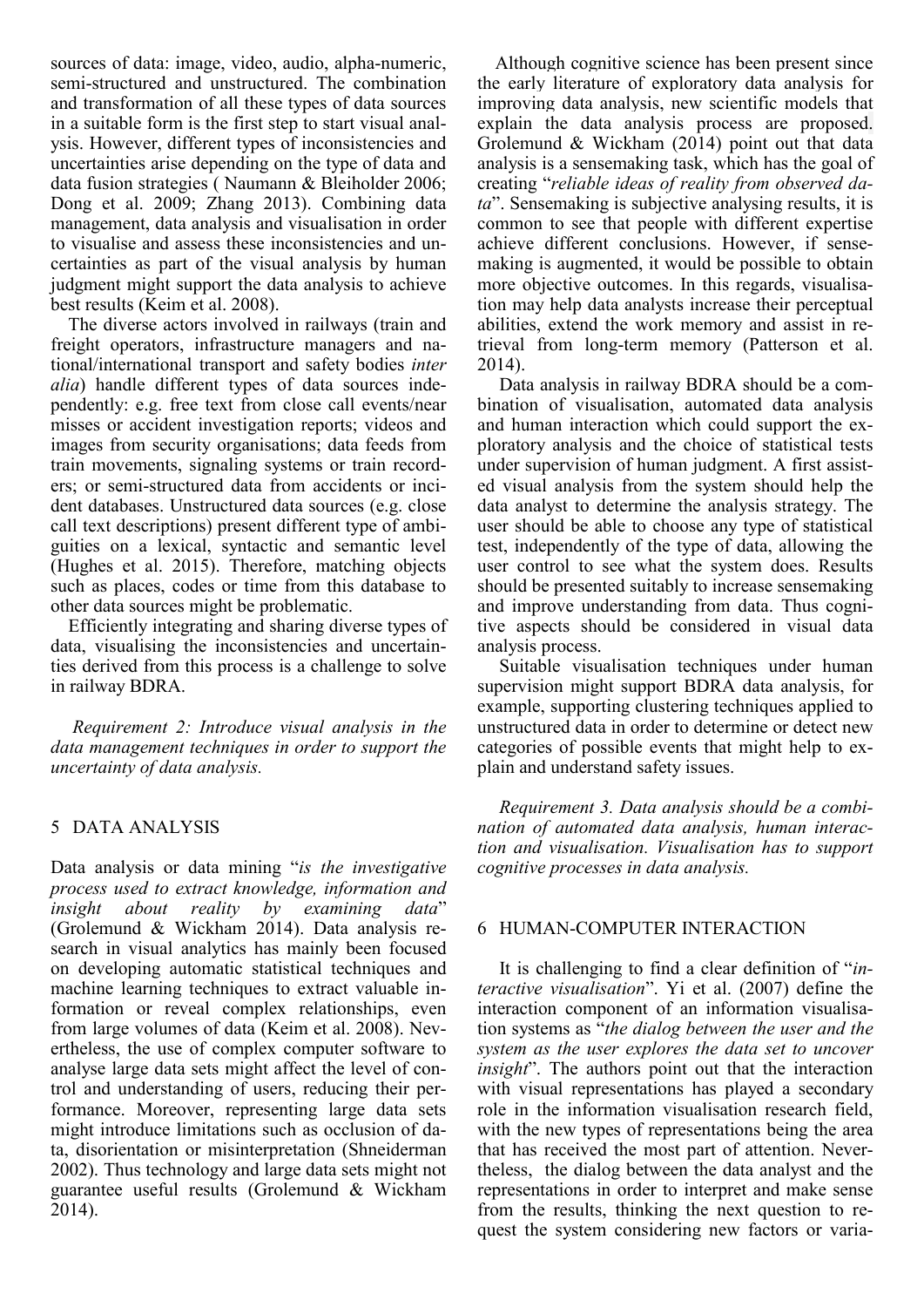bles, is essential to visual analytics (Thomas & Cook 2005).

Different attempts to develop task taxonomies related to visualisation has been developed (Yi et al. 2007). Shneiderman (1996) summarized his task taxonomy as the Visual Information Seeking Mantra "*overview first, zoom and filter, then details-ondemand*". More recent studies have focused on "*what the user want to achieve*" or "*insight provenance*" (Yi et al. 2007; Gotz & Zhou 2009).

On the other hand, the real world problems that analysts and decision-makers have to face are increasing in complexity, size and uncertainty. Realistic problems from huge amount of data might require broad experience, diverse knowledge domains and a number of dedicated people to solve them. Although traditional visual analytics tools have been developed for interacting with a single user, collaborative visualisation is an emerging field intended to consider relationships detected by users with different knowledge domains in an interactive and collaborative data analysis, transferring that expertise into a computational system (Keel 2006; Isenberg et al. 2011).

Human-computer interaction (HCI) in Railway BDRA should be a combination of interactive and collaborative visualisation. The first to support and improve the understanding of the data analysis process, providing the maximum level of transparency in the risk analysis. The second to make easier the introduction of human knowledge to the system and the interpretation of results. Railway safety analysts may belong to different organisations (e.g. train operators, infrastructure managers or safety bodies) and handle different safety information (e.g. safety measures applied in railways). A collaborative visual analysis in railways might be particularly effective in the interpretation and understanding of results, for example easily detecting temporal effects derived from new measures applied in some organization.

*Requirement 4: Visualisation of railway safety has to support interaction with data and simultaneous collaborative analysis with several users.* 

#### 7 RISK COMMUNICATION

Visualisation has performed an important role in the communication of risk. Mass media and health communication researchers have often used visual representations to enhance the understanding of numerical risk information, especially in small probability events, although few experimental researches have tested how visualisation risk affects perceived risk, decision-making and behavior of people (Lipkus & Hollands 1999).

A vast amount of literature has been written about particular tasks of risk communication, focused primarily on risk communication strategies, assessment and maximization of the effectiveness of graphs in the risk communication process, individual differences and psychological principles that influence risk perception and decision-making and the communication and visualisation of uncertainty (Tversky & Kahneman 1974; Tversky & Kahneman 1981; Fischhoff 1995; Lipkus & Hollands 1999; Bier 2001b; Gigerenzer 2003a; Gigerenzer 2003b; Frewer 2004; Peters 2008; Visschers et al. 2009; Spiegelhalter et al. 2011; Xie et al. 2011; Peters 2012)

The book *Illuminating the Path: The Research and Development Agenda for Visual Analytics* breaks down the communication tasks related to visual analytics into production, presentation and dissemination, with the aim of conveying "*analytical results in meaningful ways to a wide variety of audiences, including peers, decision makers,…"(p. 137).*  However*,* little attention in risk communication to regulators and decision-makers have been received in comparison with the general public (Bier 2001a)

Railway BDRA should support the risk communication process at all levels and safety audiences. Depending on the type of audience (e.g. decisionmakers, data analysts, railway staff or general public), the information should be depicted in a specific manner. For example, for decision-makers and data analysts, the "risk dashboard" would include additional and detailed representation of information related to uncertainty of data; for railway staff and the public, the information represented should improve the understanding of hazards (e.g. improving the way to communicate low frequency events).

In addition, Railway BDRA might be effective in the management of emergency situations or giving public warnings to the security bodies.

*Requirement 5: The risk communication process should be tailored to each type of audience involved in safety. Suitable visualisation techniques to represent risk data and uncertainty should be used to reduce the biases and improve the understanding of information.*

#### 8 VISUALISATION

Since the research in visualisation has been developed from different disciplines (e.g. computer science, engineering, psychology or management sciences), its definition has been expressed in terms that might indicate different levels of abstraction and understanding depending on the discipline, generating conflicts and inconsistencies (Chen et al. 2009). Although we can find references related to the understanding and insight of data by means of visual perception to support the cognitive process in data analysis (Tukey & Wilk 1966; Card et al. 1999; Heer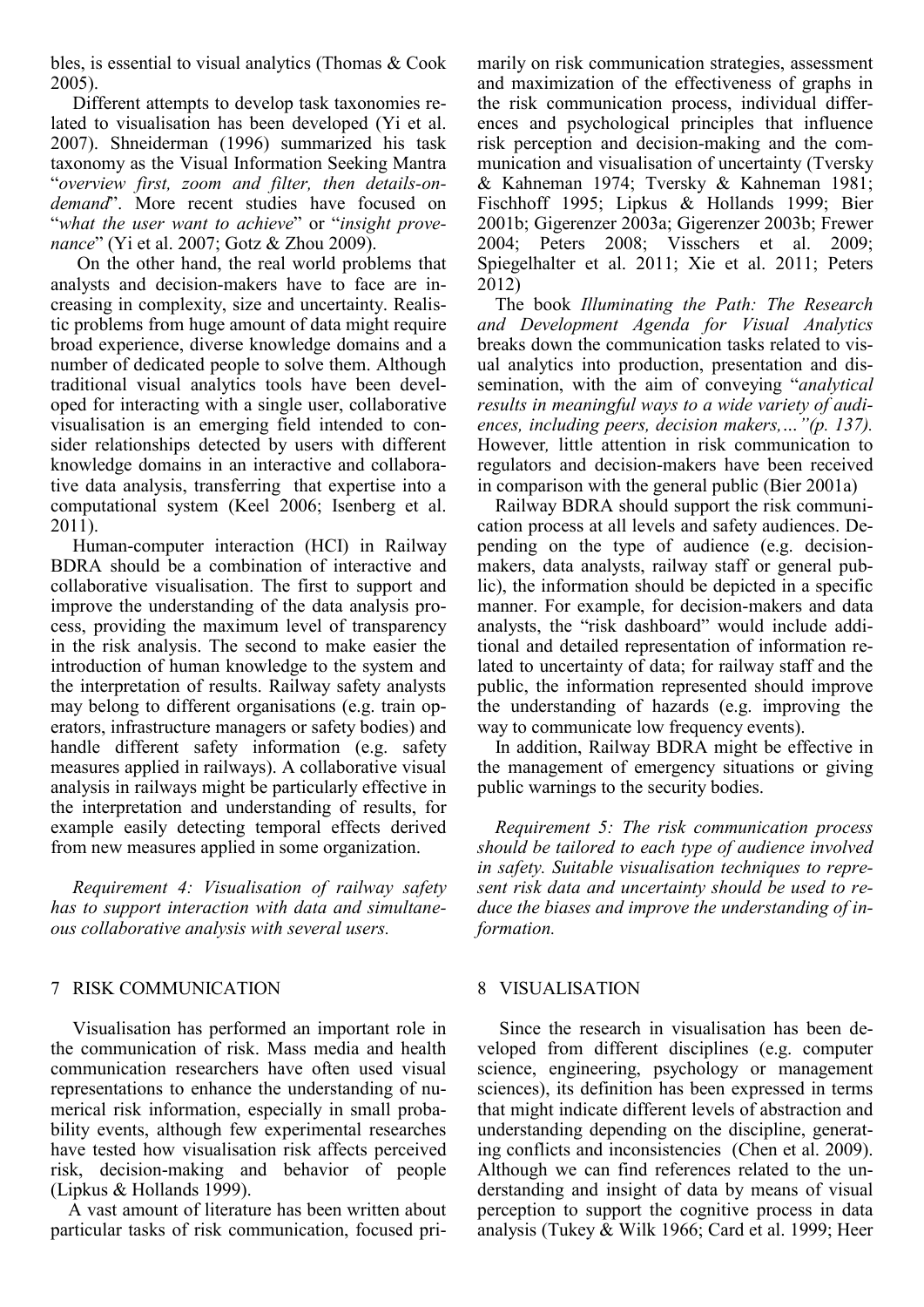et al. 2010; Van Wijk 2005), visualisation has historically been divided into *information visualisation* and *scientific visualisation*. *Scientific visualisation* would develop visual techniques to depict scientific and spatial data, whilst *information visualisation* represents abstract and non-spatial data (Tory & Möller 2004).

In both areas important attempts have been carried out to define cognitive models related with graphical perception, principles of design for graphical excellence, taxonomies to classify the "zoo of visual representations" or even classify the visualisation problems (Bertin 1983; Tufte 1983; Cleveland & McGill 1984; Wehrend & Lewis 1990; Shneiderman 1996; Lohse 1997; Card et al. 1999; Tversky, B., Morrison, J. B., & Betrancourt 2002; Heer et al. 2010).

Systems that receive data and convey them effectively and automatically ("automatic presentation systems") have been developed (Mattis & Roth 1990; Mackinlay 1986) with a great influence from the Stevens data classification (nominal, ordinal, interval and ratio), that at the same time indicated what type of statistical analysis was permissible (Stevens 1946). However, criticism of Stevens' work has been focused on the restriction of the choice of statistical methods, its adaptation to the real-world data and the degradation of data (Velleman & Wilkinson 1993).

Visualisation is the core of visual analytics and is one of the corner stones of railway BDRA. As we have shown above it has a strong relationship with data management, human computer-interaction, data analysis and risk communication.

*Requirement 6: Develop an automated visualisation system to support visual analytics involved in railway BDRA (data management, human computerinteraction, data analysis and risk communication).* 

#### 9 CONCLUSION

Nowadays the railway industry has available different types of vast data sources that might be used in railway safety to develop new risk analysis models. Nonetheless there is no way that humans are able to handle and comprehend these vast amounts of data, automated intelligence is necessary.

Railway Big Data Risk Analysis (BDRA) is a decision support system with the purpose of supporting users of different knowledge domains to select suitable data and data sources, conduct risk data analysis and achieve best results and comprehension from them. Visualisation techniques are key to capturing the right lessons from railway BDRA. In this paper we have described a first approach of the applicability of visualisation in railway BDRA.

A literature review has been carried out to identify relevant documents that guide us to define the foundations of visualisation in railway BDRA. The first outcome obtained is that railway BDRA supported by visualisation is a visual analytics problem: determine the visual requirements of railway BDRA means to determine the visual requirements of each process involved in visual analytics (data management, data analysis, human-computer interaction and risk communication).

From relevant documents found we have proposed different requirements for railway BDRA visualisation. Since railway BDRA deals with diverse range of railway users it has to be tailored to those users' needs.

Each type of user would need a different a visual environment to interact with the data sources and gain insight from railways. Moreover, railways would need a risk analysis tool bespoke to their own organizational structure. All safety data analysts from the diverse railway actors should be able to participate or supervise a visual risk analysis, adding value to the process.

Finally, we highlight that it is necessary to visualise and communicate risk information suitably to all the safety audiences in order to involve them in the safety process to improve the quality of data analysis. As we described above, the risk communication process should reach out to railway staff and members of the public to improve their comprehension of railway hazards. That might imply a better feedback from these audiences, for example, increasing the number and quality of close call/near misses reported.

#### 10 REFERENCES

- Attoh-okine, N., 2014. Big Data Challenges in Railway Engineering. *2014 IEEE International Conference on Big Data*, pp.7–9.
- Bertin, J., 1983. Semiology of graphics: diagrams, networks, maps. University of Wisconsin Press
- Bier, V.M., 2001a. On the state of the art: Risk communication to decision-makers. *Reliability Engineering and System Safety*, 71(2), pp.151–157.
- Bier, V.M., 2001b. On the state of the art: Risk communication to the public. *Reliability Engineering and System Safety*, 71(2), pp.139–150.
- Card, S.K., Mackinlay, J.D. & Shneiderman, B., 1999. Readings in Information Visualization: Using Vision to Think. In *Information Display*. p. 686.
- Chen, M. et al., 2009. Data, Information, and Knowledge in Visualization. *Computer Graphics and Applications, IEEE*, 29, pp.12–19.
- Cleveland, W.S. & McGill, R., 1984. Graphical Perception: Theory, Experimentation, and Application to the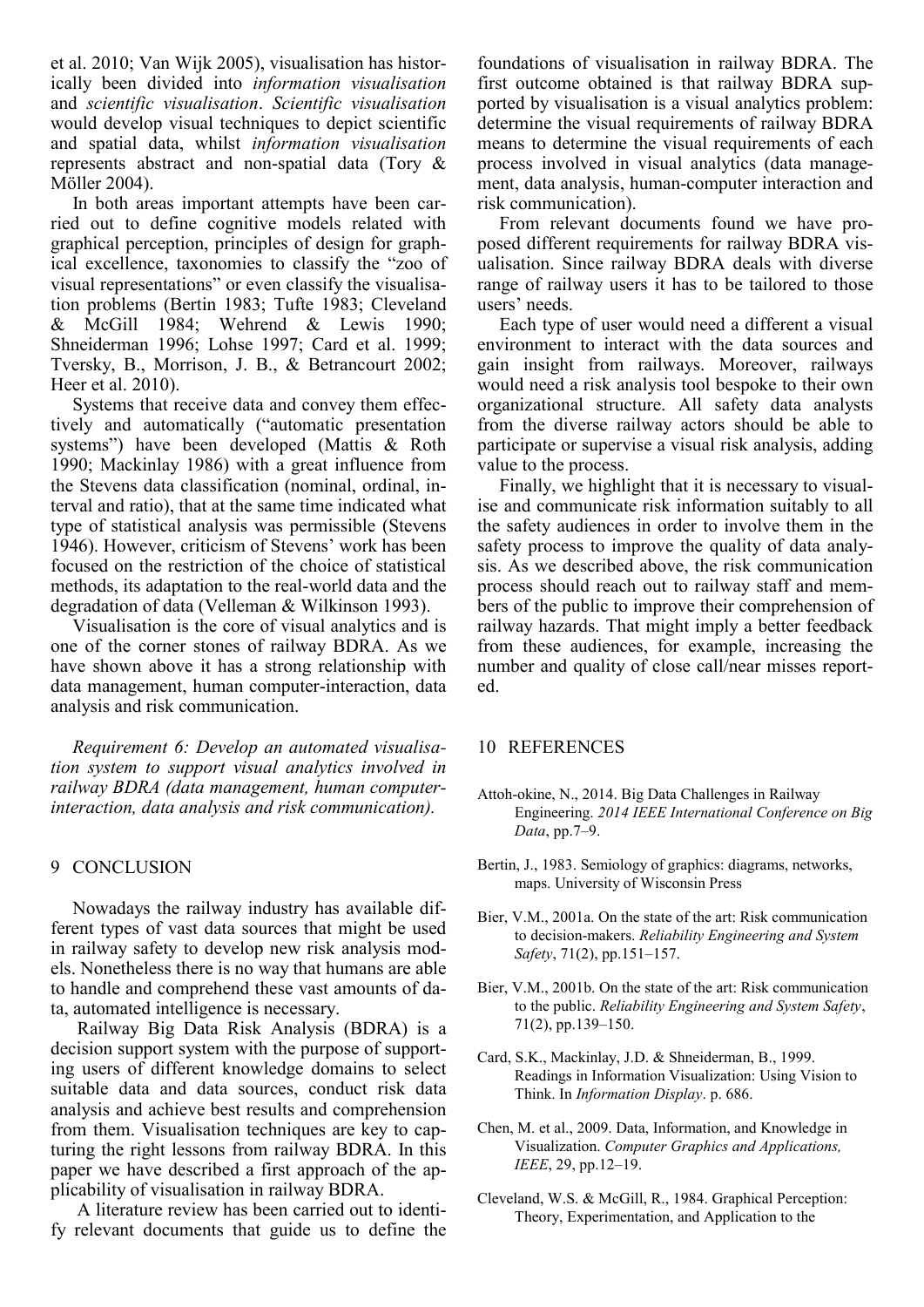Development of Graphical Methods. *Journal of the American Statistical Association*, 79, pp.531–554.

Dong, X.L., Halevy, A. & Yu, C., 2009. Data integration with uncertainty. *VLDB Journal*, 18, pp.469–500.

Fischhoff, B., 1995. Risk perception and communication unplugged: Twenty years of process. *Risk Analysis*, 15(2), pp.137–145.

Frewer, L., 2004. The public and effective risk communication. *Toxicology Letters*, 149(1-3), pp.391–397.

Gandomi, A. & Haider, M., 2015. Beyond the hype: Big data concepts, methods, and analytics. *International Journal of Information Management*, 35(2), pp.137–144.

Gigerenzer, G., 2003a. *Reckoning with risk: learning to live with uncertainty*, Penguin UK.

Gigerenzer, G., 2003b. Why Does Framing Influence Judgment? *Journal of General Internal Medicine*, 18(11), pp.960–961.

Gotz, D. & Zhou, M.X., 2009. Characterizing users visual analytic activity for insight provenance. *Information Visualization*, 8(1), pp.42–55.

Grolemund, G. & Wickham, H., 2014. A Cognitive Interpretation of Data Analysis. *International Statistical Review*, 82(2), pp.184–204.

Heer, J., Bostock, M. & Ogievetsky, V., 2010. A tour through the visualization zoo. *Communications of the ACM*, 53, p.59.

Hughes, P., Van Gulijk, C. & Figueres-Esteban, M., 2015. Learning from close call. *SPARK*.

Isenberg, P. et al., 2011. Collaborative Visualization: Definition, Challenges, and Research Agenda. *Information Visualization*, 10, pp.310–326.

Keel, P.E., 2006. Collaborative visual analytics: Inferring from the spatial organization and collaborative use of information. In *IEEE Symposium on Visual Analytics Science and Technology 2006, VAST 2006*. Massachusetts Institute of Technology, Computer Science and Artificial Intelligence Laboratory, pp. 137– 144.

Keim, D. et al., 2008. Visual analytics: Definition, process, and challenges. In *Lecture Notes in Computer Science (including subseries Lecture Notes in Artificial Intelligence and Lecture Notes in Bioinformatics)*. pp. 154–175.

Lipkus, I.M. & Hollands, J.G., 1999. The visual communication of risk. *Journal of the National Cancer Institute. Monographs*, 27701, pp.149–163.

Lohse, G.L., 1997. Models of graphical perception. *Handbook of Human-Computer Interaction*, 2, pp.107–135.

Mackinlay, J., 1986. Automating the design of graphical presentations of relational information. *ACM Transactions on Graphics*, 5, pp.110–141.

Mattis, J. & Roth, S.F., 1990. Data Characterization for Intelligent Graphics Presentation. *In Proceedings of the Conference on Human Factors in Computing Systems (SIGCHI '90*, pp.193–200.

Naumann, F. & Bleiholder, J., 2006. Data Fusion in Three Steps : Resolving Schema , Tuple , and Value Inconsistencies. *IEEE Data Engineering Bulletin*, 29, pp.21–31.

Patterson, R.E. et al., 2014. A human cognition framework for information visualization. *Computers & Graphics*, 42, pp.42–58.

Peters, E., 2012. Beyond Comprehension: The Role of Numeracy in Judgments and Decisions. *Current Directions in Psychological Science*, 21(1), pp.31–35.

Peters, E., 2008. Numeracy and the perception and communication of risk. In *Annals of the New York Academy of Sciences*. pp. 1–7.

Shneiderman, B., 2002. Inventing Discovery Tools: Combining Information Visualization with Data Mining. *Information Visualization*, 1, pp.5–12.

Shneiderman, B., 1996. The Eyes have it: a task by data type taxonomy for information visualizations. In *Proceedings of the 1996 IEEE Symposium on Visual Languages*. Univ of Maryland, College Park, United States: IEEE, pp. 336–343.

Spiegelhalter, D., Pearson, M. & Short, I., 2011. Visualizing uncertainty about the future. *Science*, 333(6048), pp.1393–1400.

Stevens, S.S., 1946. On the Theory of Scales of Measurement. *Science*, 103(2684), pp.677–680.

Thomas, J.J. & Cook, K.A., 2005. *Illuminating the path: The research and development agenda for visual analytics*. IEEE press.

Tory, M. & Möller, T., 2004. Rethinking visualization: A highlevel taxonomy. In *Proceedings - IEEE Symposium on Information Visualization, INFO VIS*. pp. 151–158.

Tufte, E.R., 1983. The visual display of quantitative information. Graphics press

Tukey, J.W. & Wilk, M.B., 1966. Data analysis and statistics: an expository overview. In *Proceedings of the November 7-10, 1966, fall joint computer conference*. ACM, pp. 695–709.

Tversky, a & Kahneman, D., 1981. The framing of decisions and the psychology of choice. *Science (New York, N.Y.)*, 211, pp.453–458.

Tversky, A. & Kahneman, D., 1974. Judgment under uncertainty: heuristics and biases. Biases in judgments reveal some heuristics of thinking under uncertainty. *Science*, 185(4157), pp.1124–1131.

Tversky, B., Morrison, J. B., & Betrancourt, M., 2002. Animation : can it facilitate ? *International journal of human-computer studies*, pp.247–262.